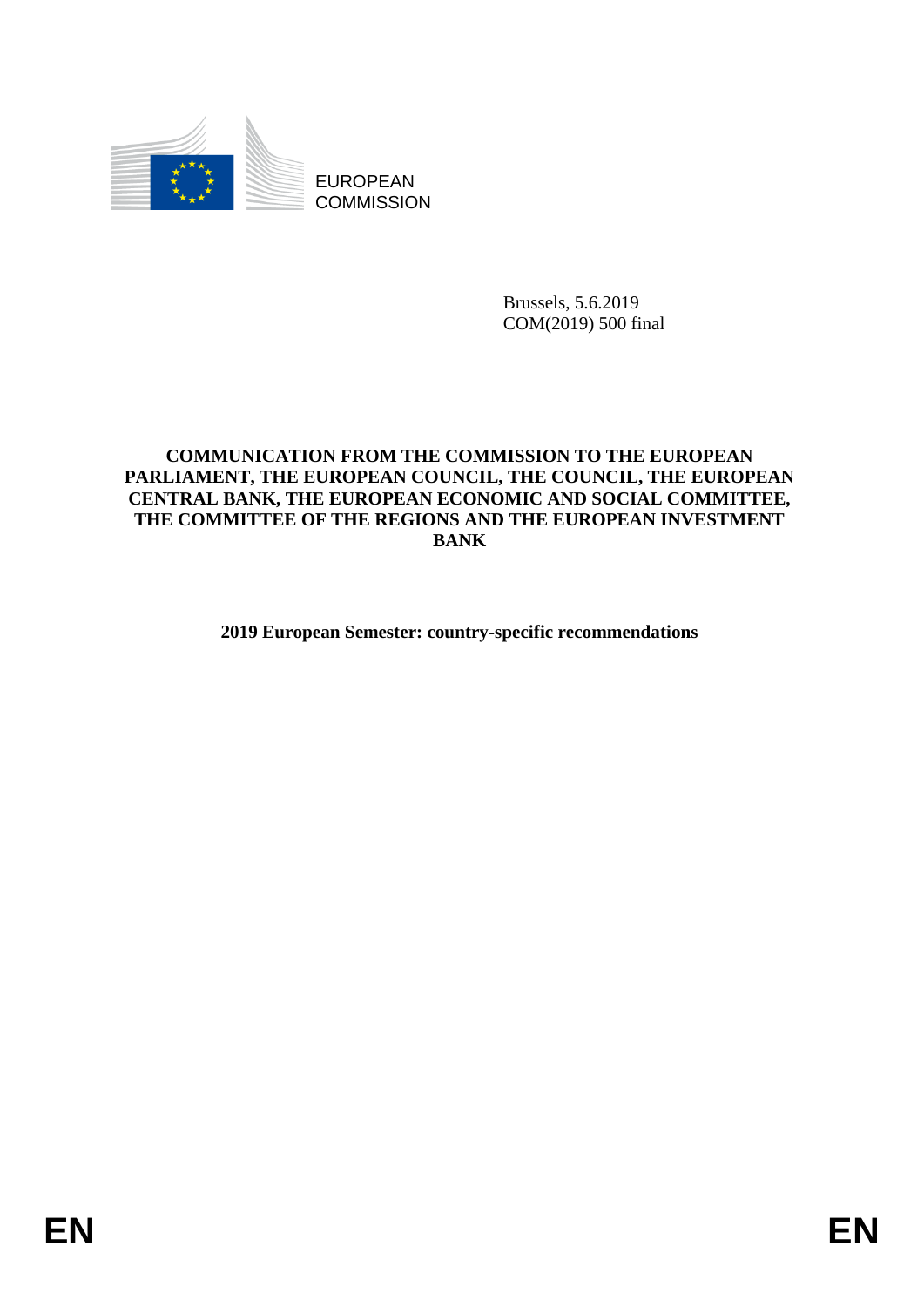# **1. INTRODUCTION**

**The European economy is growing for the seventh consecutive year.** During the Juncker Commission, investment has gone back to pre-crisis levels; the number of people in employment has reached the highest level ever recorded and public debt has declined overall.

**The European economy will continue its expansion this and next year, with all Member States registering positive rates of growth, despite less favourable conditions.** The European economy was affected last year by global weaknesses in a context of persistent trade tensions, elevated uncertainty and a significant tightening of international financial conditions at the turn of the year. Domestic demand should continue to be the main driver of economic growth this and next year, supported by further rises in employment and incomes, low financing costs and supportive fiscal measures in some Member States.

**Effective structural reforms, accompanied by well-targeted investment strategies and responsible fiscal policies, continue to provide a successful compass for modernising the European economy.** The country-specific recommendations adopted in the context of the European Semester provide guidance to Member States to respond adequately to persisting and new challenges and deliver on their shared key policy objectives. It is crucial in the context of the European Semester to continue the push for the "virtuous triangle" of boosting investments, pursuing effective reforms that foster sustainable and inclusive growth, and sound fiscal policies. Country-specific recommendations also include guidance on strengthening the performance and governance of our Economic and Monetary Union as well as the resilience of euro area economies in line with the 2019 recommendation on the economic policy of the euro area<sup>1</sup>, and advancing social convergence in line with the European Pillar of Social Rights.

**The weaknesses in global growth reinforce the need to continuously tackle the structural challenges of the EU economies.** A stronger reform implementation and prioritisation of reforms are crucial to strengthen the resilience and growth potential of our economies in view of the mounting economic risks and uncertainty. This includes increasing the impact and scale of innovation and ensuring the quality and labour market relevance of skills. Fostering social inclusion, protecting and promoting investment, and raising the quality of public finances are key to smoothen the impact of slower growth on employment and inequality. The slowing economic momentum also underscores the need for a more symmetric rebalancing across the euro area. Member States should continue to improve the sustainability of public finances in particular where debt ratios are high. At the same time, those Member States with available fiscal space and low levels of investments should use it to support growth potential. Strengthening the single market and improving the complementarities between single market policies and national structural reforms will contribute to improving the productivity and resilience of the EU economy. On the global level, the renewed EU strategy on China highlights major opportunities for job creation and growth in Europe<sup>2</sup>.

**Investment and reforms need to go hand in hand.** With this package, the Commission particularly aims to ensure that investment and reforms are further aligned and provide a more coherent policy framework. In line with the enhanced Commission analysis on investment

l

<sup>1</sup> <https://data.consilium.europa.eu/doc/document/ST-5097-2019-INIT/en/pdf>

<sup>2</sup> <https://ec.europa.eu/commission/sites/beta-political/files/communication-eu-china-a-strategic-outlook.pdf>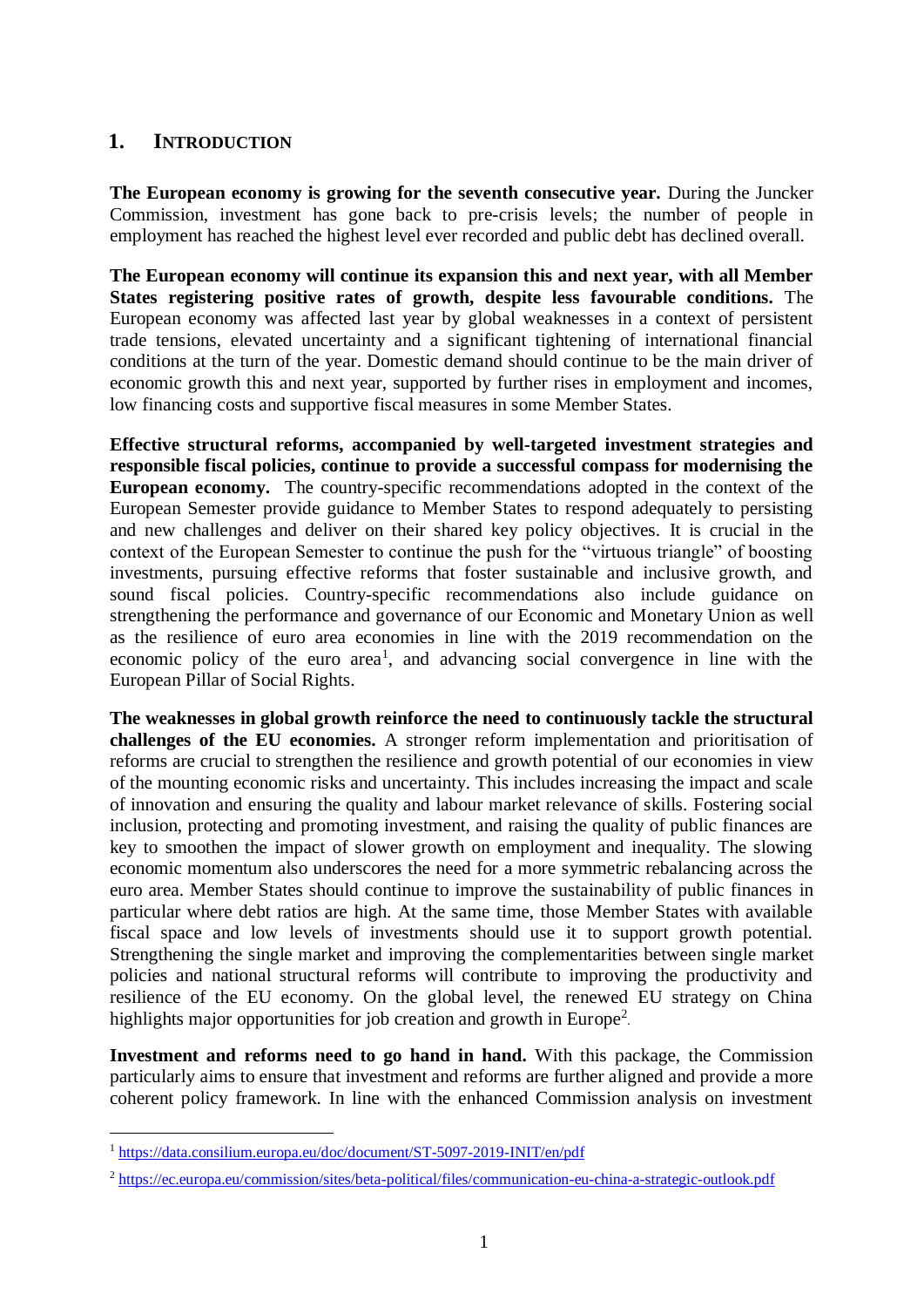needs and bottlenecks faced by each Member State in the country reports, the 2019 countryspecific recommendations include a stronger focus on investment.

**While not all investment needs can be addressed by EU funds, these provide considerable opportunities to addressing the concrete investment gaps identified in the country-specific recommendations.** With the more effective policy link between the European Semester and EU funding for 2021-2027 as set out in the Commission's proposals for the next EU multiannual financial framework, EU financial programmes like InvestEU, Connecting Europe Facility, Horizon Europe and Cohesion Policy Funds provide significant opportunities. In particular, the exercise of programming the next EU cohesion policy funds is crucial. The dialogue with national and regional authorities on how to better use the European Structural and Cohesion Funds<sup>3</sup> at national level for the period  $2021-2027$  has just started and the country-specific recommendations, together with the Country Reports, provide the analytical framework for a successful programming.

## **2. ECONOMIC OUTLOOK, OVERALL PROGRESS IN REFORMS AND CORRECTING IMBALANCES**

**The European Union's economy is expected to continue growing this and next year, albeit at a slower pace.** The expected slowdown in the economic growth in 2019 is partly due to the sizeable negative impact of the external environment on export-oriented sectors. Some country- and sector-specific factors (e.g. in the car industry) have also affected manufacturing figures in some large European economies. Domestic policy uncertainty and reform reversal has weighted on confidence and growth prospects in some countries. Additional jobs, coupled with moderately rising wages for employees, are expected to support consumption and economic activity while uncertainty about economic prospects keeps weighing on sentiment. Investment is set to continue expanding, but at a slower pace due to the less favourable external environment and the levels of uncertainty regarding trade policies. Overall, favourable financing conditions and supportive fiscal measures in some Member States should further sustain domestic demand growth.

**While the fundamentals have significantly improved in recent years, we need to continue improving the resilience and growth potential of the European econom**y. It is crucial to raise potential growth and reinforce the fiscal space to counter future negative economic shocks. Given the large and interrelated risks surrounding the economic outlook, efforts need to be stepped up to address structural challenges and weaknesses that the softening economic momentum may bring more to the fore. Promoting and protecting investment in education and skills, quality infrastructure and innovation will simultaneously strengthen the growth potential of our economies and support aggregate demand. Fostering respect for the rule of law, in particular independent justice systems and robust anti-corruption frameworks is also crucial in this context. As regards public finances, high-debt countries should pursue policies that increase fiscal buffers and put debt ratios on a sustained downward path. At the same time, it is important to use now the fiscal space where it exists. Specific attention should be paid to the growth-friendliness and redistributive effects of expenditures and the tax system in all Member States. Finally, a more symmetric rebalancing across the euro area will contain the negative impact of debt deleveraging on growth and make our economic performance depend less on external demand.

l <sup>3</sup> The EU Cohesion Policy Funds refer to the European Regional Development Fund, the European Social Fund+ and the Cohesion Fund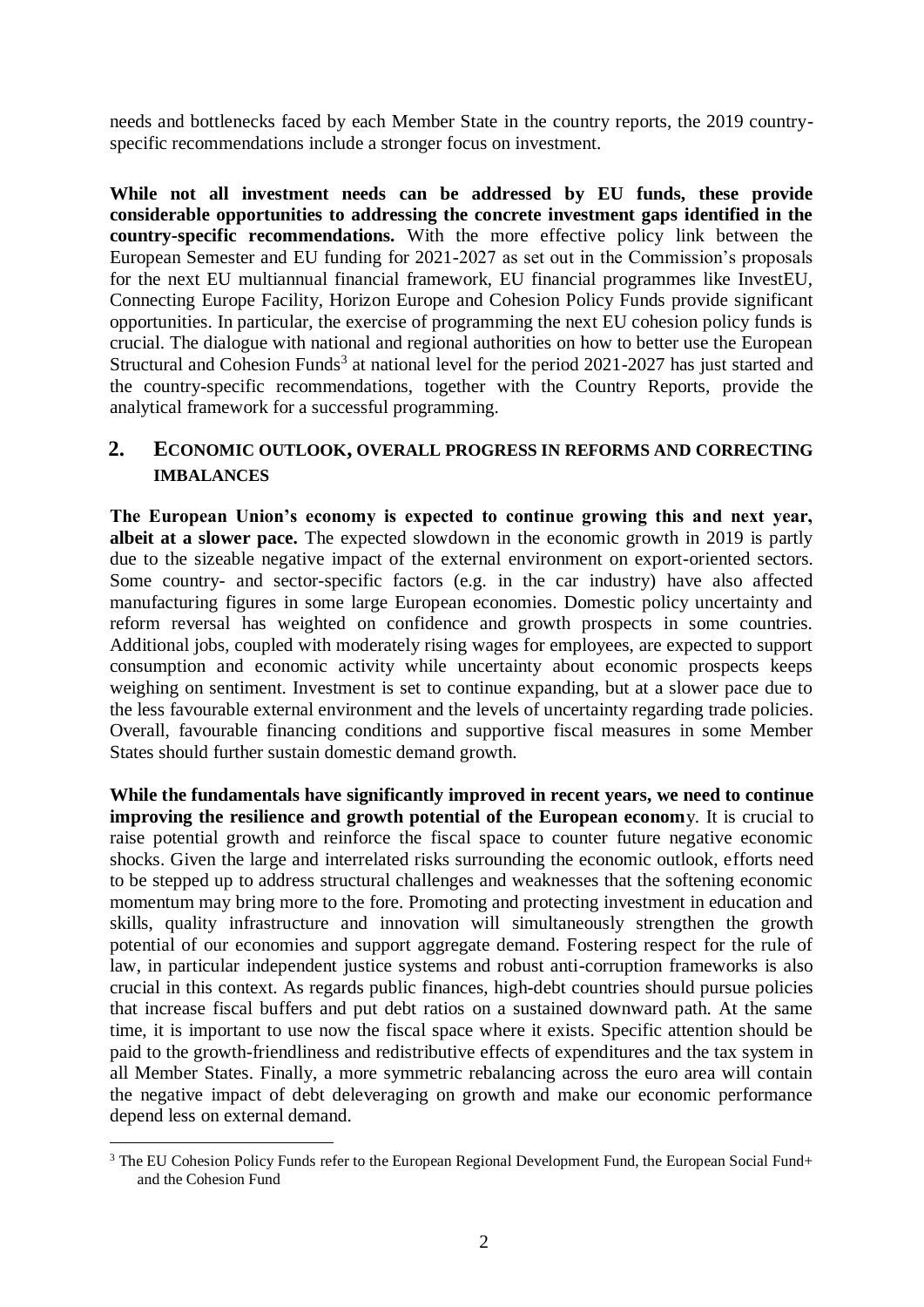**More than two thirds of the country-specific recommendations issued until 2018 have been implemented with at least '***some progress'* (see Figure 1). Implementation of the various recommendations agreed with Member States since 2011 continues on a stable path. In some cases there is evidence of backtracking on elements of major reforms adopted in the past. Most progress has been achieved in financial services, followed by progress with legislation governing labour relations and employment protection. Progress has been particularly slow on broadening the tax base, health and long-term care, as well as on competition in services.

*Figure 1: Level of implementation today of 2011-2018 CSRs*



*Note: The multiannual assessment looks at implementation from the time the recommendations were first adopted until publication of this Communication in May 2019. The overall assessment of the country-specific recommendations related to fiscal policy includes compliance with the Stability and Growth Pact.*

**Looking at reform progress from an annual perspective, Member States have made at least '***some progress'* **in 4 out of 10 of the recommendations addressed to them in July 2018** (see Figure 2). This performance is worse than in previous years. Since the assessment carried out in the context of the country reports in February, no significant further reform progress has been made from an aggregate perspective. This however hides differences across Member States and policy areas. Reform implementation continues to be strong in financial services, even if progress is somewhat smaller compared to the bold steps taken in the immediate aftermath of the crisis. Progress remains low in addressing recommendations about broadening the tax base and strengthening competition in services. In view of the remaining economic and social challenges and downside risks to the economic outlook, stronger reform implementation is crucial to strengthen the resilience of EU economies.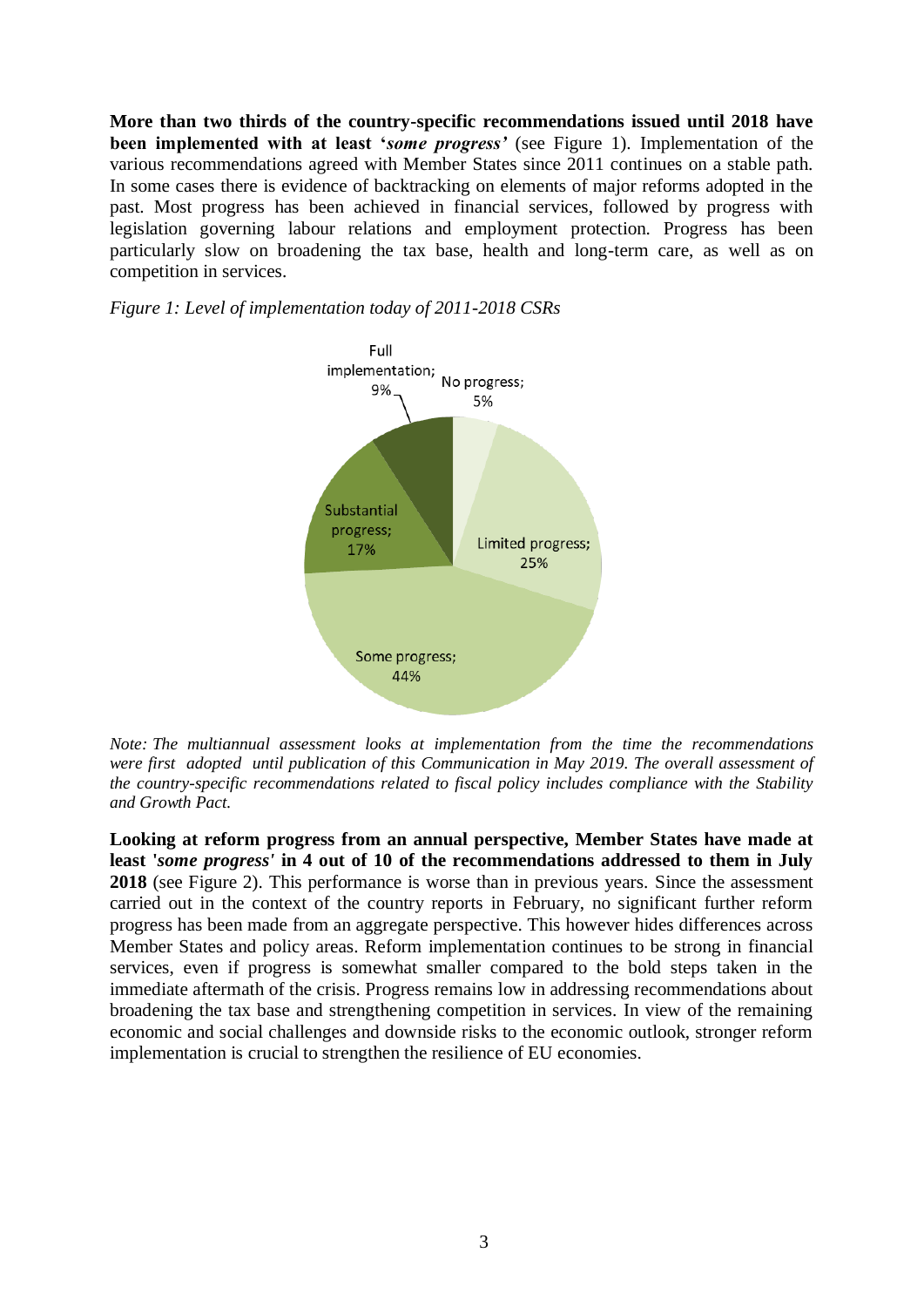*Figure 2: Implementation of country-specific recommendations: annual assessment in each consecutive year since 2011 versus implementation to date* 



*Note: The multiannual assessment looks at implementation from the time the recommendations were first adopted until publication of this Communication in May 2019. For the years 2011 and 2012 it is more difficult to compare the annual with the multiannual assessment due to different assessment of categories of the country–specific recommendations.*

**The progress in the correction of macroeconomic imbalances continues but further policy action is needed.** Some Member States continue to record private and public debts at historically high levels, which reduce the latitude for manoeuvre to address negative shocks. Some other Member States see signs of possible overheating related to the dynamic house price growth and raising unit labour costs. The rebalancing of external positions remains incomplete. While large external deficits have been corrected, large current account surpluses despite some modest signs of adjustment persist in several countries. The large euro area current account surplus remains broadly unchanged, reflecting on the one hand aggregate domestic demand lagging behind economic activity, and improved competitive position with sustained exports on the other. Further rebalancing requires differentiated responses. Member States with current account deficits or high external debt need to sustain improvements in competitiveness, while Member States with large current account surpluses should strengthen the conditions that support higher wage growth and investment. For all Member States, measures to enhance productivity and increase investment are key to promote higher potential growth.

### **3. KEY OBJECTIVES OF THE 2019-2020 RECOMMENDATIONS**

**The overall objective of the recommendations is to encourage the Member States to increase their growth potential by modernising their economies and further strengthen their resilience.** Given the expected slowdown, all Member States should prioritise reforms aiming at sustainable and inclusive growth. Moreover, the increasingly digitalised and globalised economies require smarter investments in relevant infrastructure, innovation, education and skills. Furthermore, digitalisation, the changing labour market and ageing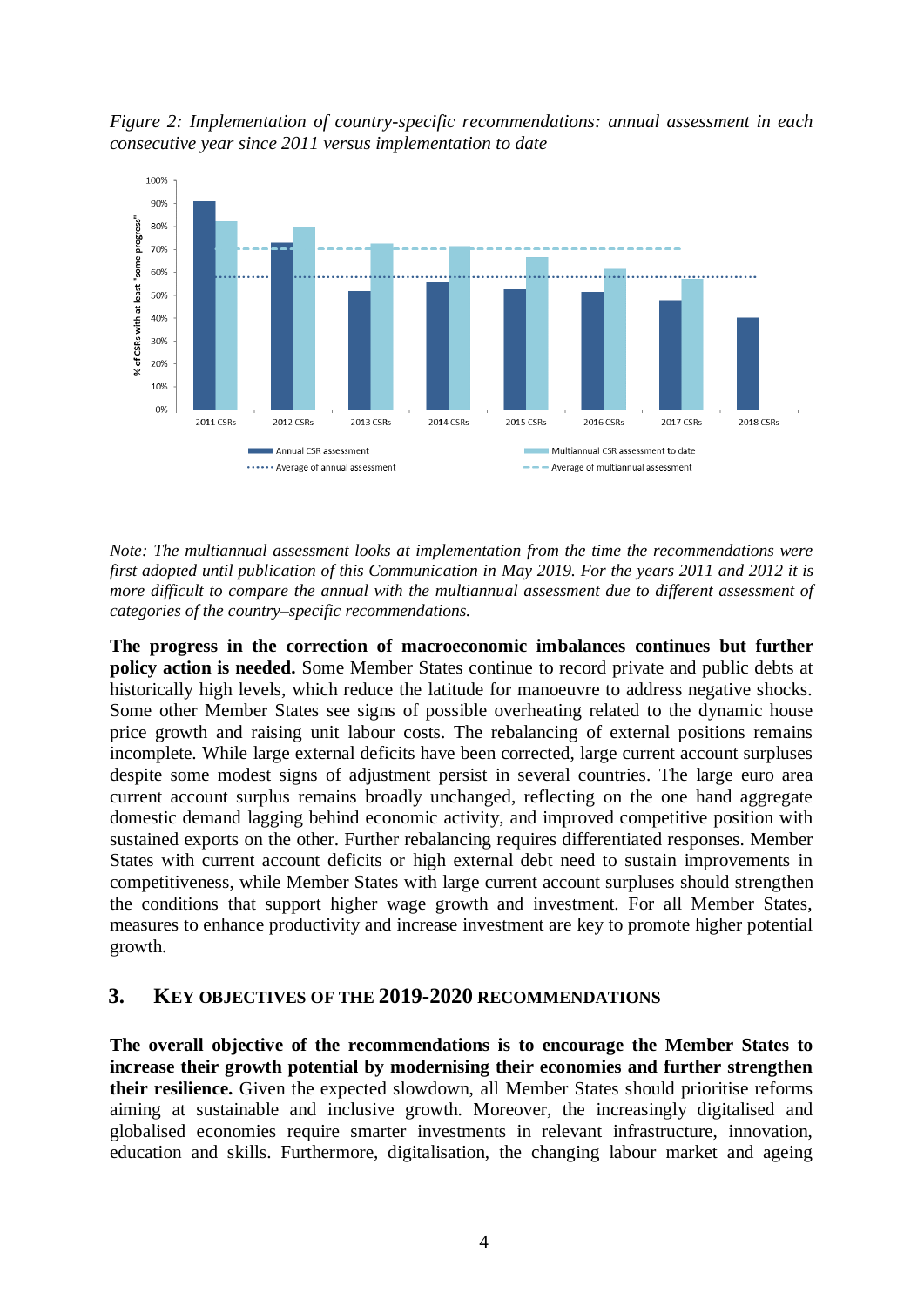population and the greening of the economy require additional efforts to support the creation of quality jobs and ensure sustainable, adequate and inclusive social welfare systems.

**National socio-economic trends hide regional differences that are significant in some countries.** Looking backward, the benefits of economic growth have not spread equally across regions. Looking forward, the socio-economic challenges of the future do not affect all parts of society in the same way. Thus, building upon the findings of the 2019 country reports, this year's recommendations have references to regional and territorial disparities where relevant. The aim is to better identify specific investment needs and promote accelerated economic and social convergence with the help of those investments that will be co-financed by the EU cohesion policy funds in the period 2021-2027.

**Increasing uncertainties in global markets are underlining the importance of the single market.** The good functioning of the single market is essential to facilitate high quality inputs to firms at a competitive price and to offer large and liquid markets to EU goods and services providers. The relatively lower level of integration in service markets has been the subject of attention in the past, but the pace of reforms has often been disappointing. The opportunity cost of insufficient integration in service markets is increasing and these costs spill over across Member States. In addition, improvements are also possible in some areas of goods markets, especially in the application of mutual recognition. Creating a genuine single market for capital in Europe through the Capital Markets Union will increase the ability of the financial system to absorb shocks, by diversifying access to funding for businesses, and promote new investment opportunities. The consolidation of the single market requires additional reform efforts at Member State level to make progress in the integration of its digital, energy, capital and transport dimensions. For instance, Italy is recommended to improve the quality of its infrastructure, taking into account its regional disparities.

**In February 2019, the Commission identified imbalances in 13 Member States.**  Country-specific recommendations need appropriate follow-up to address these imbalances. Based on in-depth reviews, the Commission concluded that 10 Member States experience imbalances for the purposes of the macroeconomic imbalance procedure (Bulgaria, Croatia, France, Germany, Ireland, Portugal, the Netherlands, Romania Spain, and Sweden) and three Member States experience excessive imbalances (Cyprus, Greece, and Italy).<sup>4</sup>

- In the case of Croatia, it was concluded that the imbalances are no longer excessive in view of improvements in the economic situation and policy progress.
- Greece was subject to an in-depth review for the first time after having exited the financial assistance programme and policies to address imbalances are monitored under an enhanced surveillance framework for post-programme surveillance.
- In Cyprus, significant vulnerabilities persist despite an improved economic context and some recent stepping up of policy commitments.
- In Italy, prospects for growth and public finances have worsened, and recent policy measures enacted backtrack on elements of previous reforms, including relating to the pension system. The Commission announced in February that since the aggravation or alleviation of macroeconomic imbalances for Italy will crucially depend on future

l

<sup>4</sup> Communication from the Commission to the European Parliament, the Council, the European Central Bank and the Eurogroup: 2019 European Semester: Assessment of progress on structural reforms, prevention and correction of macroeconomic imbalances, and results of in-depth reviews under Regulation (EU) No 1176/2011, COM(2019) 150 final.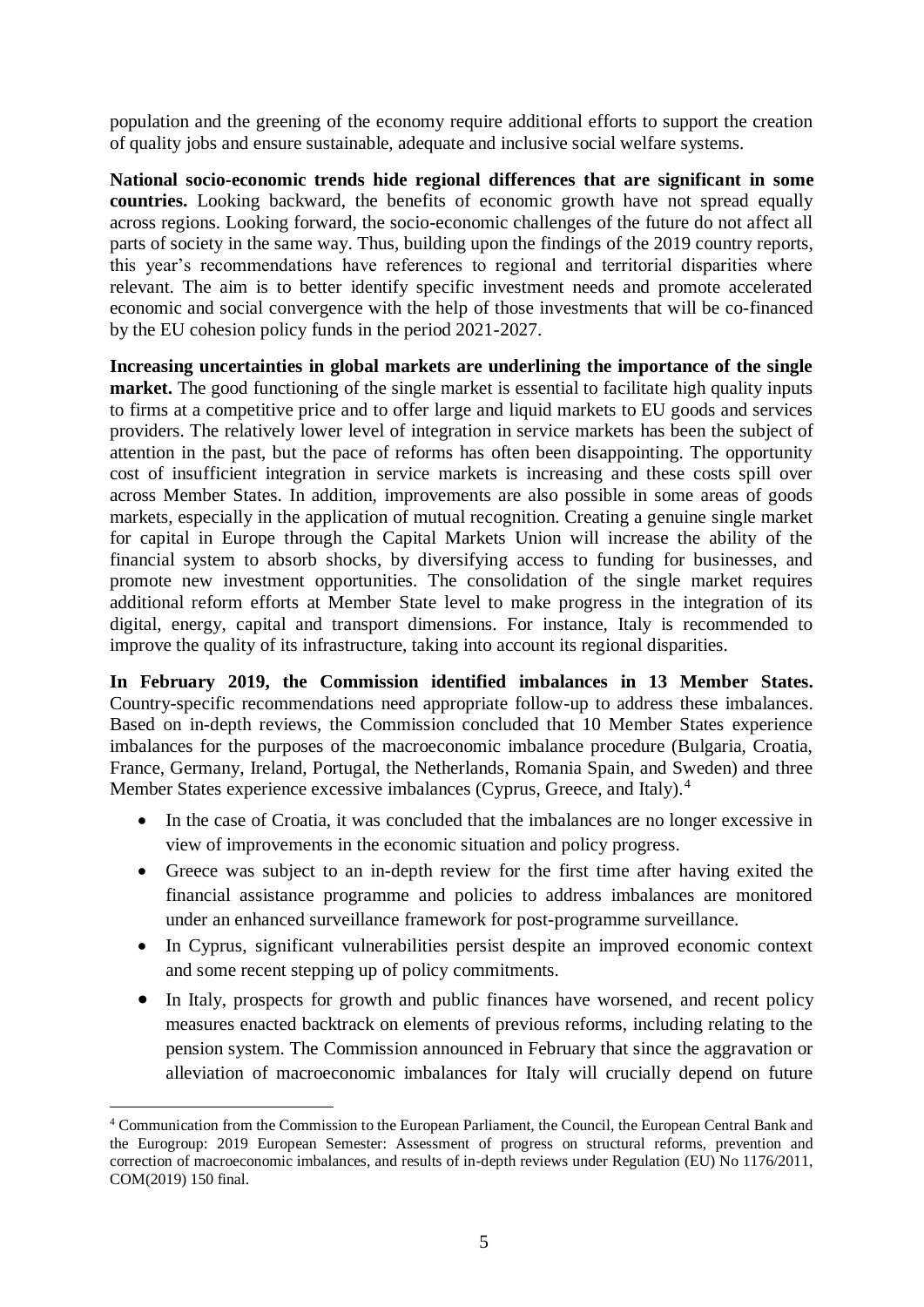policy action, it will monitor closely the commitments taken by Italy to address its imbalances. In this respect, Italy's 2019 National Reform Programme only partly addresses the structural issues raised by the 2018 country-specific recommendations, and details on the few new commitments it contains, as well as on the timeline for their implementation, are often missing. However, its reform strategy builds on major reforms already in the pipeline in different areas, showing broad continuity compared to past National Reform Programmes.

As in previous years, specific monitoring under the macroeconomic imbalance procedure will also take place for all countries with identified imbalances or excessive imbalances.

#### *Public finances and taxation*

**Government debt is declining, but progress is uneven among Member States.** Some have insufficiently taken advantage of the favourable cyclical conditions and low interest rates in recent years to rebuild fiscal buffers. Others have reached sound budgetary positions, providing them with fiscal space to support investment. On aggregate, the euro area fiscal stance remained broadly neutral over 2015–2018 and, based on the Commission forecast, it is projected to become slightly expansionary in 2019.

**Government debt remains high in several Member States.** The impact of an ageing population poses additional challenges and calls for continued reforms of the pension, healthcare and long-term care systems to increase their efficiency, effectiveness and adequacy and preserve their long-term fiscal sustainability. Pension reforms aimed at adapting the balance between working life and retirement and supporting complementary retirement savings remain essential. Where necessary, welfare system reforms need to be agreed promptly taking into account their impact on the affected groups. Experience has proven that those areas are among the most challenging to reform, which is why the reform process need to be set in motion without delay. At the same time, it needs to entail an enhanced consultation with stakeholders from the start. Reform reversals should be clearly avoided and corrected as this could jeopardise fiscal sustainability, reduce growth potential and intergenerational fairness.

**The strengthening of fiscal sustainability of the euro area and its Member States requires differentiated national fiscal policies.** Available fiscal space and spillovers across countries need to be taken into account. Member States with still high levels of public debt should continue to rebuild fiscal buffers. Doing so would reduce their vulnerability to shocks and allow for the full functioning of automatic stabilisers in the next downturn. The countryspecific recommendations set a required fiscal adjustment effort consistent with the Stability and Growth Pact for Member States that have not yet reached their medium-term budgetary objective. Member States with adequate scope are also recommended to use fiscal and structural policies within the rules of the Stability and Growth Pact to increase public investment to support growth and facilitate economic rebalancing.

**Improving the quality of public spending could enhance the ability of public finances to support growth and social cohesion.** Moving towards a structure of public expenditure and revenue that favours education, employment and investment is a means to increase the growth potential. Alongside efforts to keep expenditure in check and improve efficiency, steps towards a growth-enhancing composition of public spending should therefore continue. Provided they are well designed and rigorously implemented, spending reviews are an effective tool to improve the composition of public expenditure, including by expanding the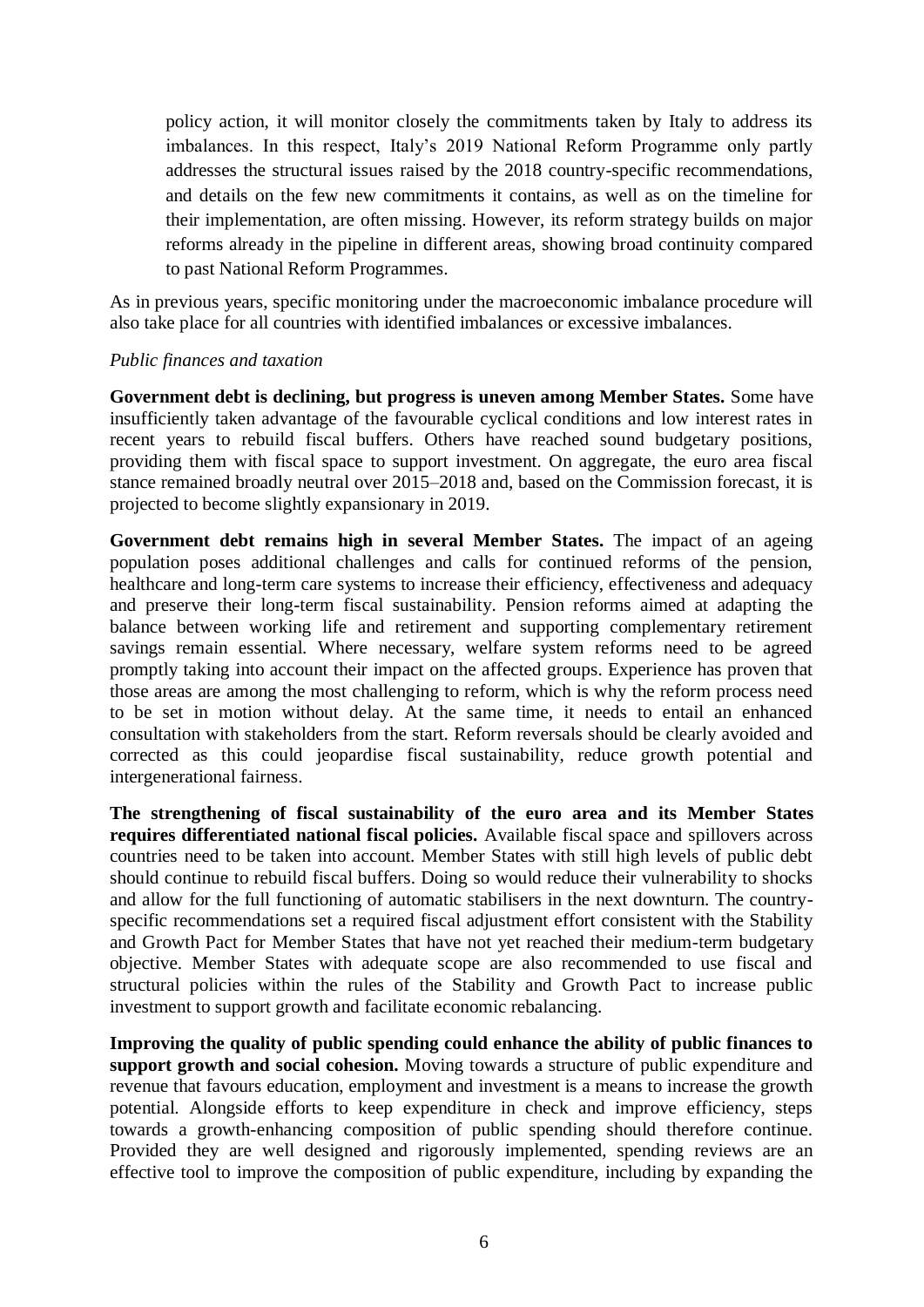room for productive and well-targeted public investment. While a large number of Member States has already embarked on various types of spending reviews (e.g. Cyprus, Estonia, Luxembourg, Slovakia and Spain), there is still scope to increase the use of such processes, expand their scope, improve the underpinning methodology and better link the reviews with the budgetary cycle. Finally, as in some Member States reviews have been successful in identifying areas for improving spending efficiency, it is necessary to translate those findings into policy action.

**Over the years, Member States have significantly improved their fiscal frameworks and in many countries they support the conduct of sound fiscal policies.** There is however a number of Member States where reforms have to continue with a view to establishing a welldesigned and effective fiscal framework. Croatia and Spain are recommended to reinforce their budgetary frameworks, Austria and Belgium require further improvements of their fiscal coordination arrangements, whereas further strengthening of budgetary procedures is warranted in Poland. At the same time, in other Member States, reforms have stalled and a new impetus is necessary to revive the reform efforts. In addition, continuous focus on implementation is key everywhere to ensure that fiscal frameworks deliver on their objective of achieving or maintaining sound fiscal policy.

**Tax and benefit systems can help support inclusive growth.** Well-designed tax and benefit systems can support private investment and improve the business environment, encourage labour market participation and employment, reduce inequalities and contribute to a socially and environmentally resilient economy. In this light, several Member States received a recommendation to shift the tax burden away from labour to encourage more sustainable economic growth.

**As the fight against aggressive tax planning is a priority, the Commission has presented legislative proposals to make the tax system more transparent, effective and coherent.** The transposition of EU legislation and of internationally agreed initiatives will help curtailing aggressive tax planning practices. Certain features of some Member States' tax systems, i.e. Cyprus, Hungary, Ireland, Luxembourg, Malta and the Netherlands however, may be used by companies that engage in aggressive tax planning.

Box 1. Update on surveillance under the Stability and Growth Pact

Based on the assessment of the 2019 Stability and Converge Programmes, the Commission has also taken a number of steps under the Stability and Growth Pact.

The Commission recommends that the excessive deficit procedure is closed for Spain. There would be no more Member States under the corrective arm of the Pact.

The Commission has adopted reports for France, Belgium, Cyprus and Italy under Article 126(3) TFEU, in which it reviews their compliance with the deficit and debt criteria of the Treaty. For France, the deficit and debt criteria should be considered as currently complied with. For Belgium, the current analysis is not fully conclusive as to whether the debt criterion is or is not complied with. Regarding Cyprus, the Commission considers that further steps leading to a decision on the existence of an excessive deficit should not be taken. In the case of Italy, the analysis suggests that the debt criterion should be considered as not complied with and that a debt-based Excessive Deficit Procedure is thus warranted.

The Commission also recommends the Council to decide that Hungary and Romania have not taken effective action in response to the Council Recommendation of December 2018 under the significant deviation procedure. For Romania, the latter was opened in June 2017 following the observed significant deviation in 2016. For Hungary, the significant deviation procedure was opened in June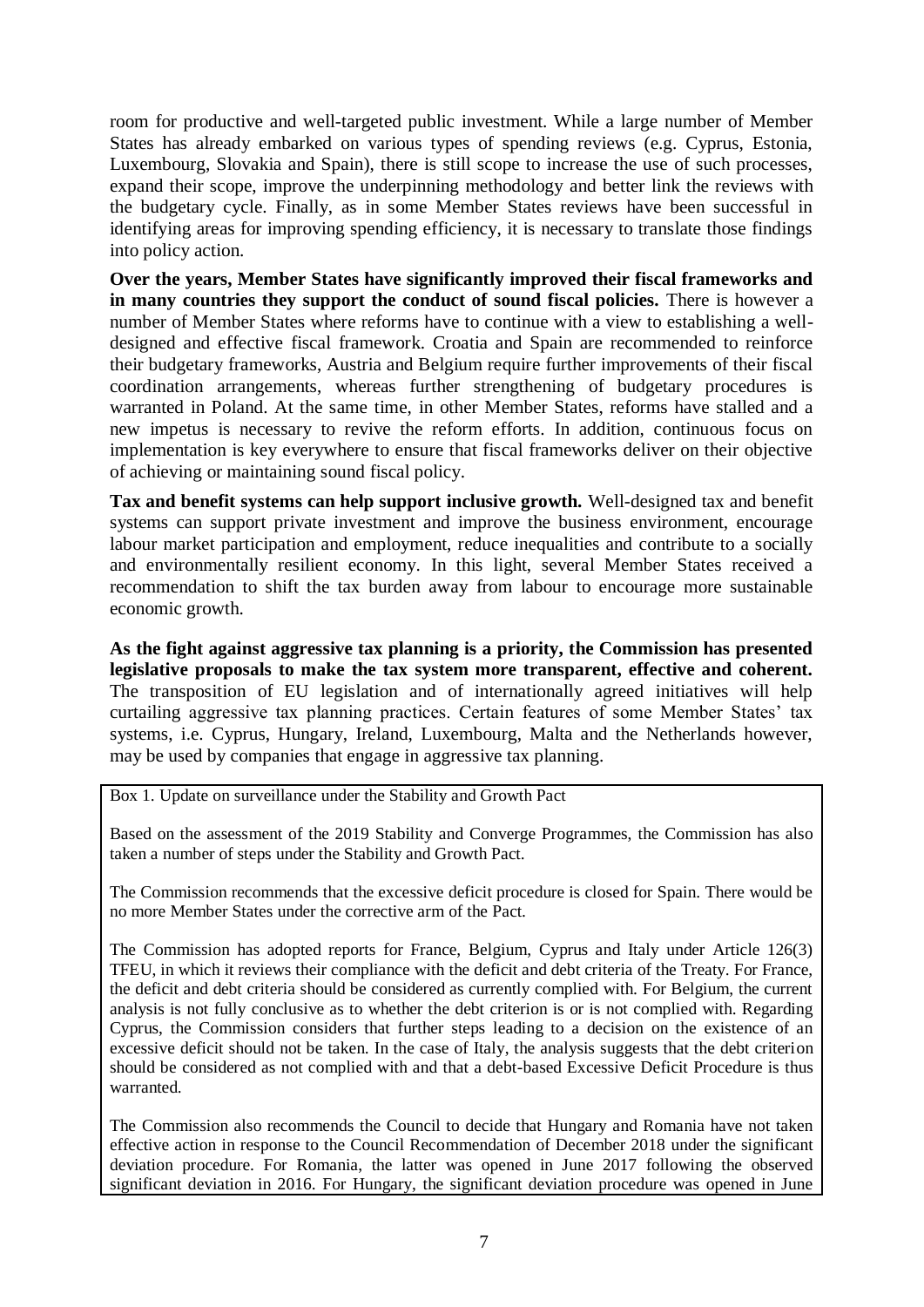2018 following the observed significant deviation in 2017. Furthermore, the Commission is addressing warnings to Hungary and Romania on the existence of a significant deviation from the adjustment path toward the medium-term budgetary objective in 2018. This is the third warning addressed to Romania and the second one for Hungary. The Commission recommends the Council to adopt a recommendation for Hungary and Romania to respond appropriately with a view to correcting this significant deviation.

#### *Labour market, education and social policies*

**Labour market conditions keep improving.** EU employment rate figures are at record high levels, and unemployment is at a record low this century. At the same time there are still considerable divergences between countries, regions and population groups. In order to improve the functioning of the labour market, targeted interventions to strengthen the effectiveness of active labour market policies and/or to reinforce the capacity of employment services are recommended to Belgium, Bulgaria, Cyprus, Finland, Greece, Hungary, Ireland, Slovenia and Spain. Poland, Portugal and Spain should tackle the high share of workers on temporary contracts, while promoting transitions towards open-ended jobs.

**Participation of women in the labour market continues to grow, but gender inequalities in terms of employment and pay persist.** This is often caused by disincentives to work, insufficient work-life balance arrangements or a lack of affordable childcare and long-term care facilities. Recommendations on these issues have been addressed to Austria, the Czech Republic, Estonia, Germany, Ireland, Italy, Poland, and Slovakia.

**Access to quality education and training is key to provide skills and competences to all citizens, in a life-long learning perspective that takes into account future needs**. Investing in human capital is key to boosting knowledge-intensive, sustainable and inclusive growth, in a context of rising skills shortages and mismatches and a changing world of work. Nevertheless, skills levels remain low for several population groups. A large number of Member States are therefore recommended to strengthen and modernise their education and training systems. A future-oriented acquisition of skills, including measures to promote adult learning, should be considered for instance in Bulgaria, Croatia, the Czech Republic, Estonia, France, Greece, Ireland, Italy, Latvia, Lithuania, Poland, Portugal, Slovakia and Slovenia. Recommendations have been addressed to Belgium, Bulgaria, Cyprus, Croatia, Greece, Lithuania, Portugal, Romania and Spain to improve labour market relevance of their education and training systems. Spain is also recommended to reduce early school leaving and Cyprus, Greece and Latvia to increase the capacity of vocational education and training. Additional efforts to improve quality and inclusiveness of education and training systems, with particular attention to disadvantaged groups are needed in several Member States, while the Czech Republic and Italy should strengthen the attractiveness of the teaching profession.

**The social situation continues to improve, but gaps in coverage of social protection systems and access to services persist.** Poverty is declining, but it remains high in some Member States. In-work poverty is also a challenge in several Member States. Moreover, some disadvantaged groups, such as people with disabilities and people with a migrant background, face persistent challenges. Ensuring adequate access to social protection for nonstandard workers and self-employed is crucial for the wellbeing of the workforce and wellfunctioning labour markets. Measures to improve the coverage, adequacy or effectiveness of the social safety net, including minimum income schemes, are recommended to Bulgaria, Estonia, Hungary, Latvia, Portugal, Romania and Spain, while the completion of more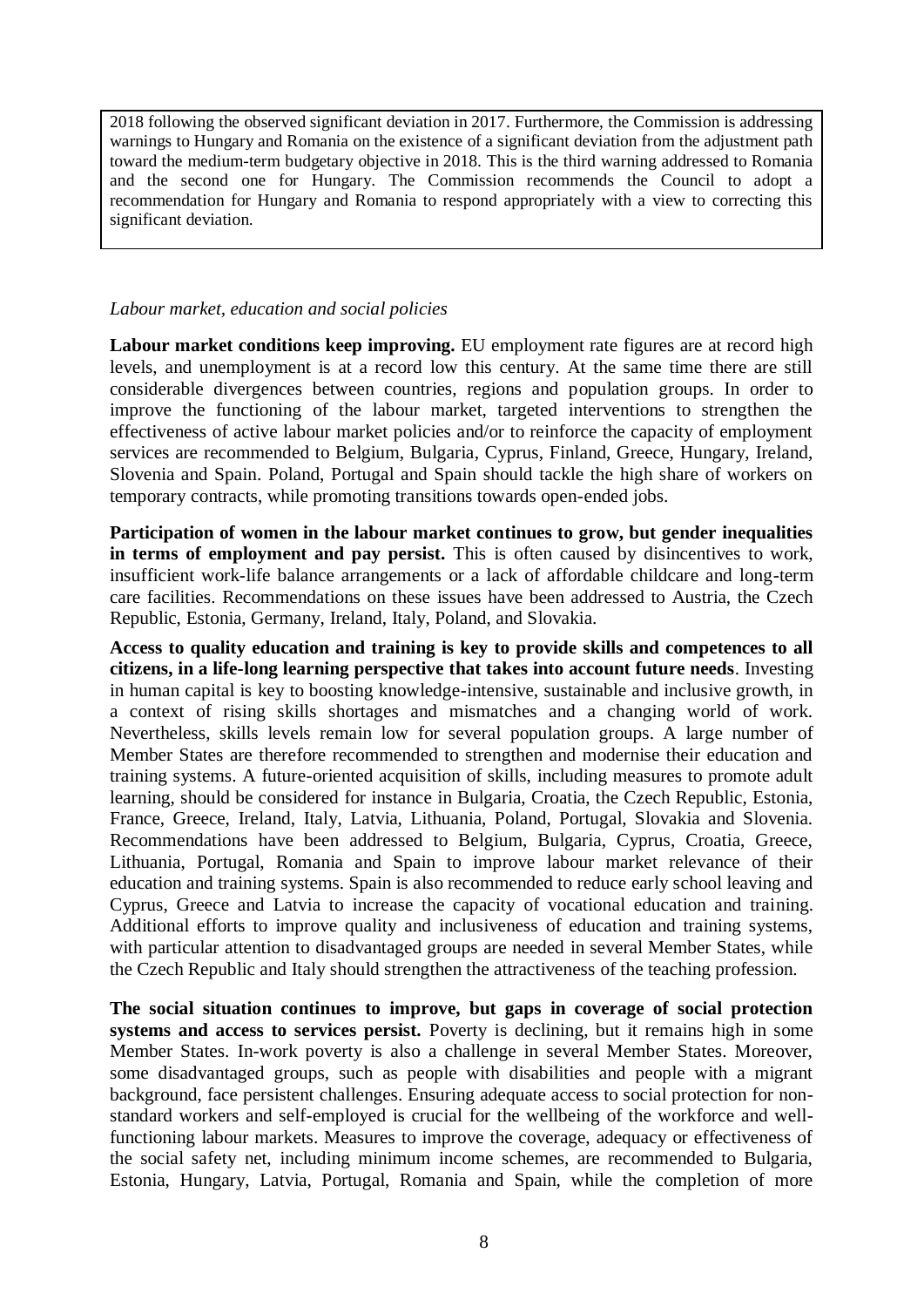comprehensive reforms of welfare benefits are recommended to Croatia and Greece. A better access to quality social services is needed in Bulgaria, Estonia and Finland. A recommendation to the Netherlands aims to promote adequate social protection for the selfemployed. Specific recommendations to promote support to people with disabilities are addressed to the Czech Republic and Latvia.

**Reforms of the health systems are ongoing in several countries to ensure the accessibility of healthcare for all, while enhancing their cost-effectiveness and sustainability.** Member States should continue their efforts, giving priority to the careful design of comprehensive measures and to stepping up the adoption and implementation of health service delivery reforms. Further investment is often necessary to support and implement reforms of the health systems. In that light, recommendations to improve effectiveness, accessibility and sustainability of health care are addressed to Austria, Bulgaria, Cyprus, the Czech Republic, Greece, Finland, Hungary, Italy, Latvia, Lithuania, Malta, Poland, Romania, Slovakia and Slovenia.

**Social dialogue is a key factor for a successful design and implementation of policies***.* The involvement of social partners and other stakeholders improves ownership of policies and leads to better and more sustainable policy outcomes. Following up on past country-specific recommendations, some Member States have increased opportunities for structured dialogue and the participation of employers' organisations and trade unions. While there is no single model that serves as a reference, there is room for a better functioning social dialogue and a greater involvement of social partners in policy design in several other Member States such as Hungary, Poland and Romania whilst important challenges also remain in Croatia and Greece.

*Investment, competitiveness policies, and improved business environment to deliver higher productivity*

**In line with the progress of the Investment Plan for Europe, i.e. the "Juncker Plan", developing a comprehensive EU investment policy agenda remains crucial to address current and future growth.** Since the launch of the Investment Plan for Europe, substantial private and public funds have been and continue to be mobilised for investments across strategic sectors of the EU economy, which gave a substantial boost to growth and job creation. As of May 2019, the Juncker Plan is set to trigger close to EUR 400 billion in investments and create 750.000 jobs with the figure set to rise to 1.4 million jobs by 2020. In addition to unlocking investments, the Juncker Plan created relevant project pipelines and focused on measures making the business environment more conducive to investment.

**The EU Cohesion Policy Funds should be utilised in an optimal way to enhance investments in the relevant policy areas.** This should also help decrease persistent regional disparities across the EU. Against this background, this year's country reports and countryspecific recommendations provide specific guidance to inform the programming of EU funds under the next multiannual financial framework.

**This year's focus on investment in the analysis of the European Semester has helped to single out those investment priorities in the Member States with the highest macroeconomic return and to point towards those regulatory and structural bottlenecks that are hindering long-term growth potential.** The pick-up in investment in recent years has been uneven across sectors, countries and types of assets. Differences persist between investment in the public and in the private sector: private investment has been increasing steadily since 2013 and it is now reaching its pre-crisis average, whereas public investment only started to pick up in 2017. Furthermore, whilst the increase in investment occurred in all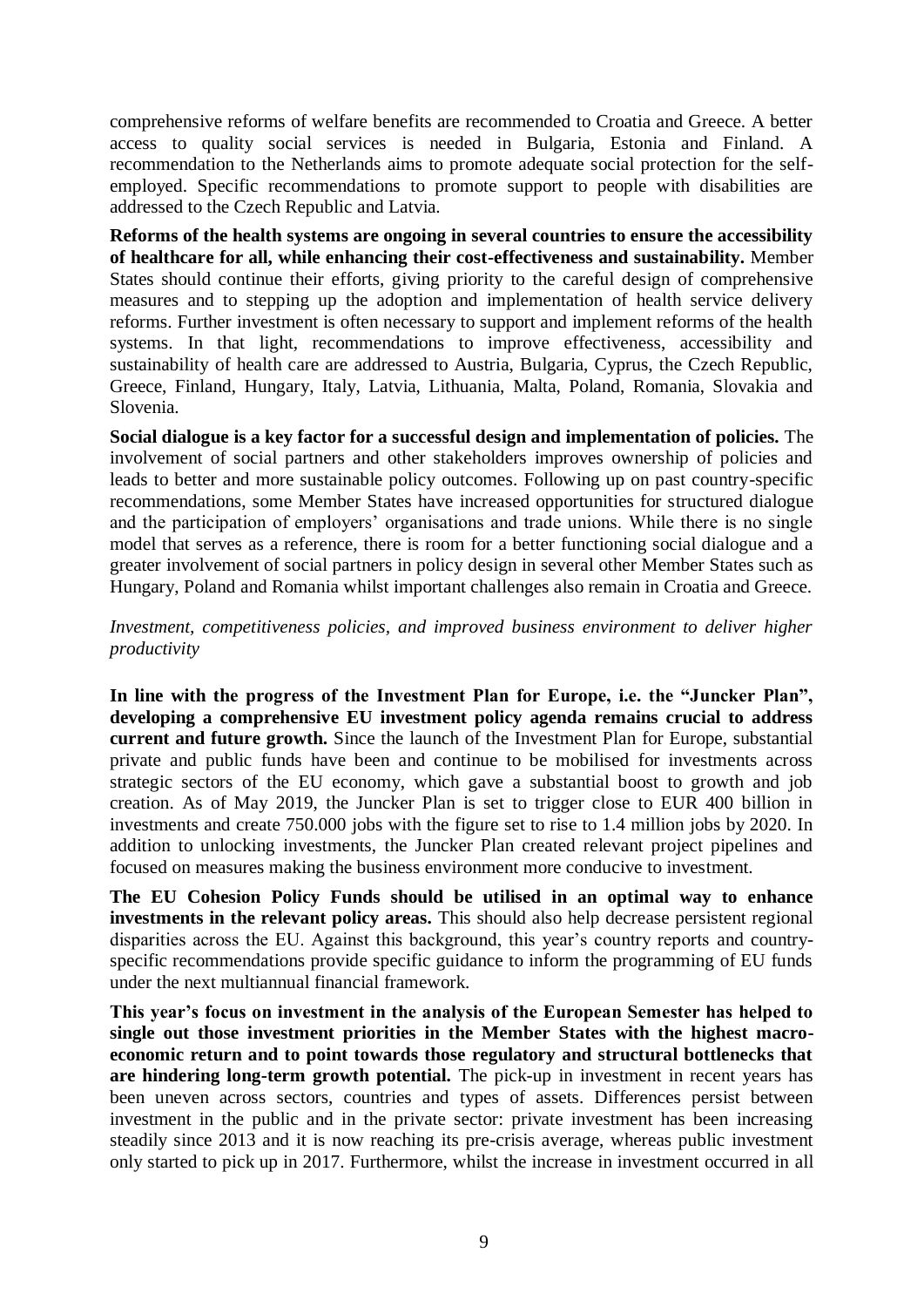Member States, in some of them investment rates are still substantially below the pre-crisis long-term average.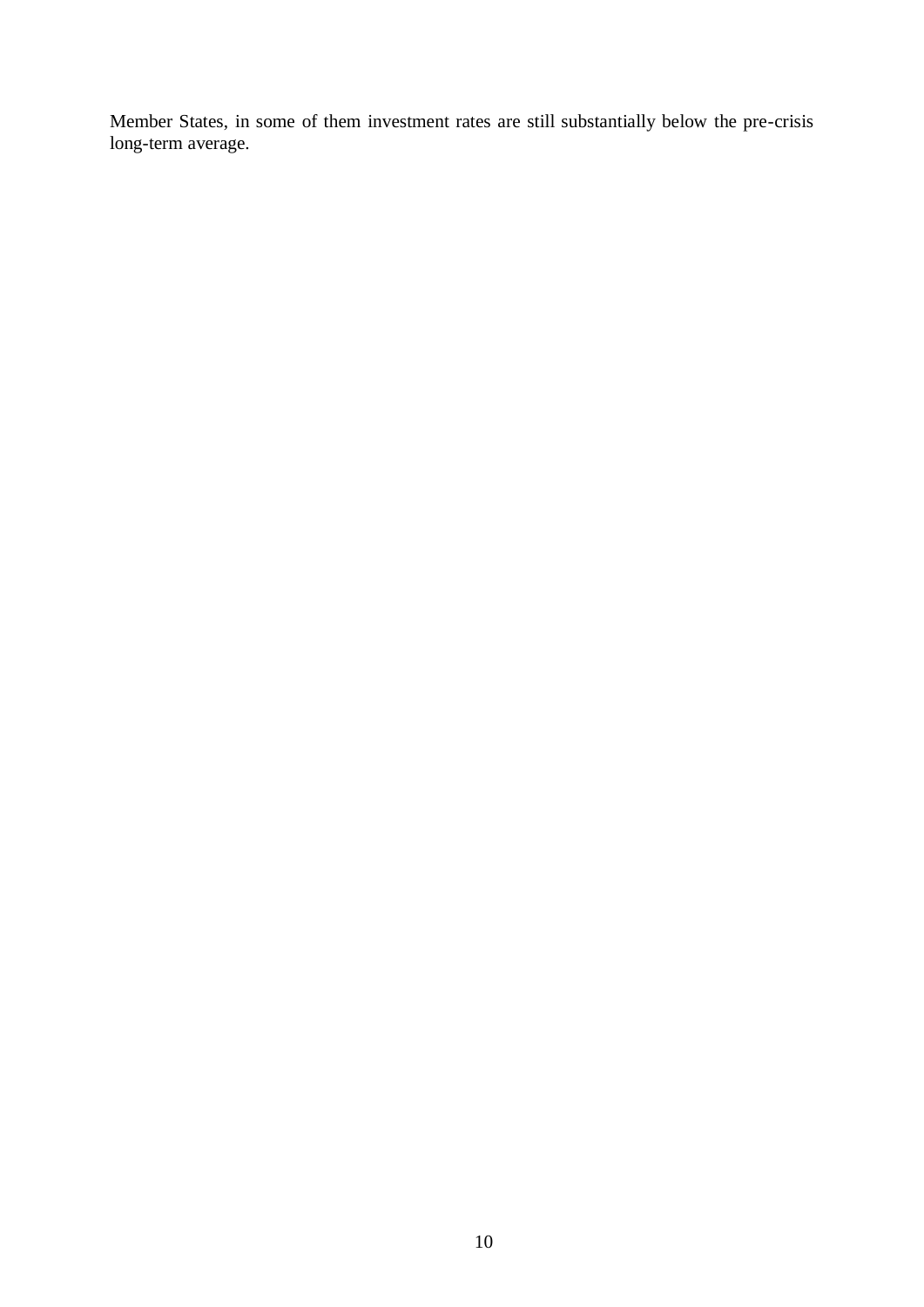#### **Box: Investment-relevant country-specific recommendations and EU Cohesion Policy in 2021-2027**

The European Commission has been emphasising the prominent role of investment within a "virtuous" policy triangle including prudent fiscal policies and structural reforms.

The 2019 European Semester deepens the focus on investment. The investment advice provided to the Member States in this Semester package operationalises the Commission's commitment to establish a stronger link to the EU budget and more specifically to the EU cohesion policy funds for 2021-2027, taking regional specificities into account<sup>5</sup>.

The stronger link between the European Semester and the EU cohesion policy funds will lead to better and more effective programming exercise and thus to better and more focused investments resulting in higher productivity and growth in the long-term. This operational link streamlines existing processes and ensures greater coherence between the coordination of economic policies and the use of EU funds without adding additional red tape.

The analytical underpinnings of the European Semester can effectively guide Member States and the Commission in the dialogue leading to the programming of the funds. This Box explains how the investment-related guidance in the European Semester should inform the programming process.

The starting point of the Semester, the 2019 Annual Growth Survey, called for more targeted investment policies across Member States. This year's winter package country reports analysed each country's investment needs based on an expert reading of the latest socioeconomic trends, with a focus on sectoral competitiveness and particular attention for the need to foster inclusive and sustainable growth. Regional and territorial disparities within the Member States have been taken into account, where relevant. This analysis substantiated the Commission view on the best use of EU cohesion policy funds for  $2021-2027^6$ , as laid down in an annex to the country reports (annex D) that offers guidance on investment priorities for these funds. These annexes have been designed as a solid input to the programming dialogue with Member States. The investment priorities identified in annex D have been ranked in three categories (needs, priority needs and high priority needs) based on their relevance for socio-economic and territorial development and taking into account the thematic concentration requirements set out in the Commission proposals for the EU cohesion policy funds 2021-2027. Together with the other analytical findings of the country reports, the annexes have already been presented to Member States to initiate the dialogue on programming the next generation of EU cohesion policy funds, aimed at adopting programming documents as early as possible.

In this spring package, the Commission presents its proposal for country-specific recommendations. The country-specific recommendations are of much broader nature than the investment guidance contained in the annexes to the country reports. The recommendations refer to the reform and investment needs of the whole economy. They can be addressed both through financing and regulatory measures. It is worth highlighting that not all Member States' investment needs can be financed with EU funds but those funds can make a

 <sup>5</sup> Commission Communication "A Modern Budget for a Union that Protects, Empowers and Defends," COM(2018) 321 final.

<sup>6</sup> The European Regional Development Fund, the European Social Fund Plus and the Cohesion Fund.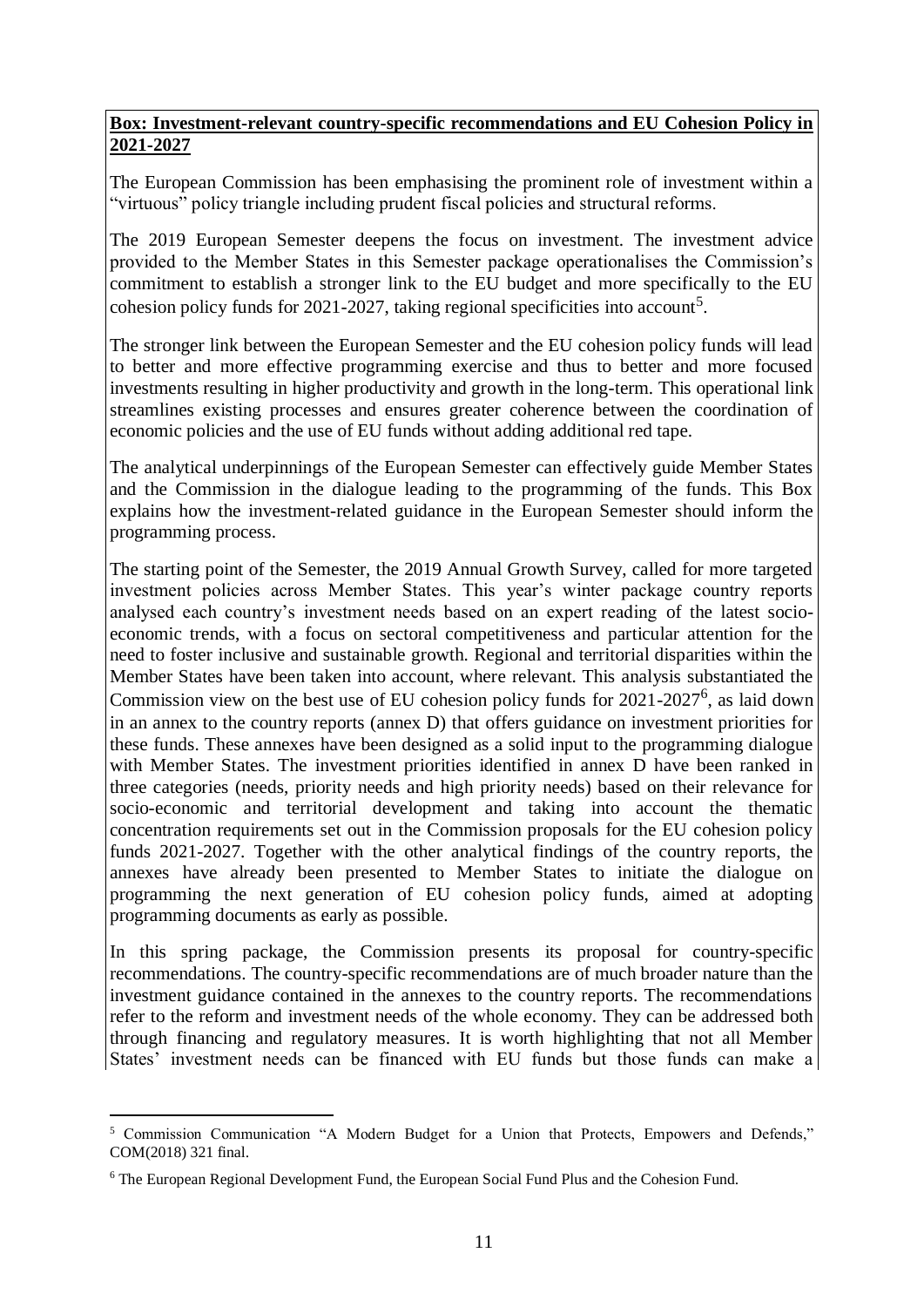significant contribution to address the challenges identified in the Semester, taking into account their specificities (like thematic concentrations).

The country-specific recommendations, while differing in scope and detail, are coherent with the investment guidance provided in the country reports' annexes that focused exclusively on those investment needs that the EU cohesion policy funds are suggested to provide cofinancing.

Progress with implementing the investment-related aspects of all country-specific recommendations will be monitored as part of the future European Semester cycles. The monitoring of the contribution of the 2021-2027 EU cohesion policy funds to the countryspecific recommendations will be based on the information gathered in established fora and processes (annual review meetings and reports, monitoring committees).

**Barriers to investment persist throughout the EU.** In general, regulatory bottlenecks, institutional shortcomings and barriers to entry, activity and exit reduce the incentive of firms to invest and hamper the reallocation of resources. The Commission has addressed and will continue to address regulatory and administrative barriers, at national and at EU level. Initiatives at EU level and structural reforms in Member States are complementary. Although progress in addressing investment barriers has been made both at national and at EU level, important barriers remain across countries and policy areas. For instance, in Italy, difficulties in access to finance constrains investment by small and medium-sized enterprises and innovative firms, while administrative capacity and uncertainty on the implementation procurement rules limits investment by public authorities. Skills shortages, institutional shortcomings and regulatory uncertainty remain among the main obstacles to investment in Bulgaria. Unstable regulatory environment and insufficient availability of adequately skilled labour in some sectors remain the barriers in Poland. Weak business environment and access to finance are the main barriers in Cyprus.

**Investment requires a climate of business confidence, predictability and legal certainty**  and full respect for the rule of law. There have been considerable regulatory improvements in some Member States, such as Austria, Slovakia and Slovenia though there remains scope for further improvements. Global competitors are improving their business environments too and reforms must be permanently updated to maintain a competitiveness lead. Regulatory stability, predictability and high quality institutions based on respect for the rule of law, including effective and independent justice systems are critical to preserving an investmentfriendly environment. The rule of law, effective justice systems and the fight against corruption will improve the business environment bringing long run benefits in the form of investments and jobs. Some Member States have continued anti-corruption efforts, but the issue remains acute in several Member States, with negative impacts on the business environment and investment. Strengthening the effectiveness of investigation and prosecution of corruption and improving its prevention remain key objectives. Czech Republic, Croatia, Hungary, Italy, Malta, Cyprus and Slovakia have received recommendations focusing on these aspects.

**Efficient public administrations and continued efforts to lower administrative burden support the competitiveness of European firms.** Administrative burden remains a drag on investment, innovation and company growth. In particular smaller and highly innovative companies struggle most with burden and inefficiencies of public administration. Recommendations for burden reduction and improving various aspects of efficiency and quality of public administration, notably to improve the efficiency of public procurement, are issued this year for example to Belgium, Cyprus, Croatia, the Czech Republic, Hungary,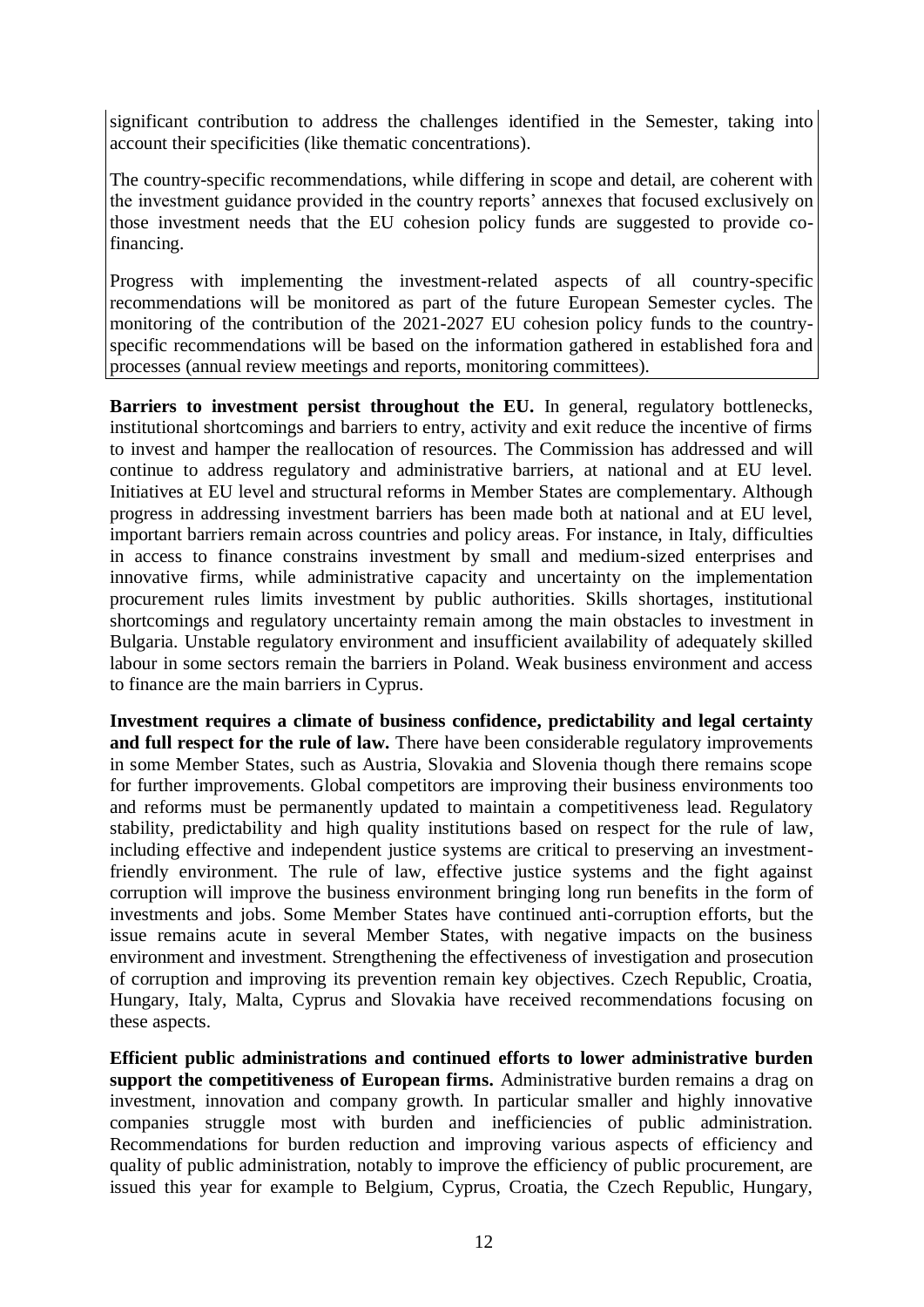Latvia, Poland, Portugal, Romania, Slovakia, Slovenia, and Spain. Increasing the pace of digitisation of public services will ensure high-level public services for an ageing population and public budgets that are under strain. Ensuring sound economic governance by addressing weaknesses in anti-corruption and anti-money laundering frameworks is a pre-condition for long-term sustainable growth.

**Skills shortages and mismatches can be major investment obstacles.** In this perspective, investment in people is a key complement to investment in innovation, research and infrastructure, offering positive returns in terms of human capital, a more employable labour force and stronger social cohesion. They, in turn, translate into better and more resilient economic outcomes. In particular, improving skills levels and their matching with labour market needs is key to raise productivity and adaptability of the workforce. Well-functioning and inclusive education and training systems can help prevent or reduce the risks of skills shortages and mismatches that are costly to society, both economically and socially, in terms of foregone growth opportunities and shrinking job opportunities for certain population groups.

**Strengthening research and innovation activities are key for Europe's growth.** In many Member States and regions there is significant scope to reinforce the cooperation ties between businesses (notably small and medium-sized enterprises), academia, research and public sector actors, e.g. in Bulgaria, , Estonia, Latvia, Lithuania and Romania. Public support to breakthrough innovations and to the creation and scale up of high growth firms, alongside sound framework conditions for business research and development creates market opportunities and raises the innovation capacity of the economy.

**Digitalisation is a political priority in the European Union but additional timely efforts are needed in many Member States.** Digitalisation is a key lever of productivity, competitiveness and growth. Traditional sectors and small and medium-sized enterprises s are particularly lagging behind in their digital transformation. The EU as a whole must speed up the process. Adequate support is necessary. This mandates a better alignment of Union, Member States and regional policies, and pooling of public and private resources to increase investment and develop stronger synergies in the digital economy and society.

**Environmental and energy infrastructure gaps have a negative impact on growth and**  job creation. Transition to a carbon neutral, resource-efficient, circular economy and the process of decarbonisation that it entails, require considerable investments. In a number of Member States, notably in Austria, Cyprus, France, Germany, Malta, the Netherlands, Poland, additional efforts are needed towards meeting their greenhouse gas emission targets. Further investments in water and waste infrastructure are required in many Member States. The joint effort of public investments and the introduction of incentives for additional private investments will bring EU targets in those areas within reach. The rise of the circular economy will also demand regional and local public investments to enable the transformation of some production processes.

**Capital investment needs vary across Member States.** Fixed capital investments are needed in sectors, regions and countries for the upgrading of production capacities. This applies in particular to laggard regions to continue their catching up process. In addition, advanced regions and sectors such as the automobile sector need investments to speed up technological changes to face new challenges. Investments in intangible capital are particularly necessary across the board to facilitate the adoption of new technologies.

**Several Member States have further progressed in strengthening financial stability.** Action has been taken to reduce non-performing loans, strengthen the supervisory frameworks, and improve the insolvency frameworks. Despite their significant reduction over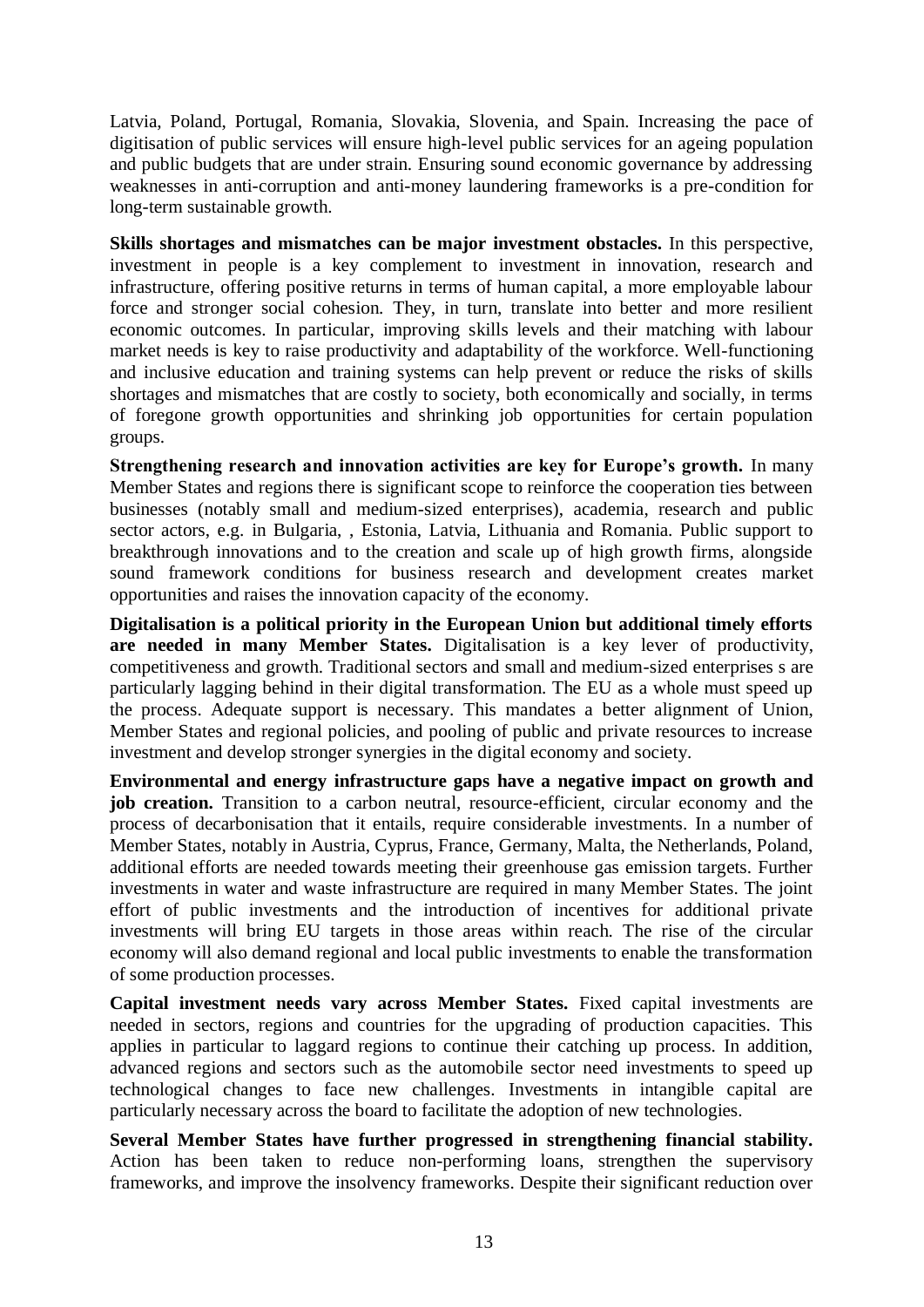the last year, a number of Member States are still marked by high levels of non-performing loans. Bank profitability remains subdued and affected by high non-performing loans ratios, inadequate business models in several cases, overbanked markets and financial market volatility (which has re-emerged since the first half of 2018). Supervision and enforcement of anti-money laundering frameworks remains an issue in several Member States; countryspecific recommendations are addressed to Bulgaria, Denmark, Estonia, Latvia, Malta and Sweden. Country-specific recommendations are addressed to Bulgaria, Cyprus, Ireland, Italy, and Portugal to further reduce non-performing loans. Further actions are also recommended to Bulgaria and Cyprus to strengthen the supervision of the non-banking financial sectors.

**Developments in the housing market can affect financial stability and thereby require action in some Member States.** Housing is often the main asset held by households, and, at the same time, housing-related lending accounts for a large share of total lending in the economy. Moreover, scarcity of adequate and affordable housing is a growing problem in several Member States. On that account, Ireland, Luxembourg, the Netherlands, Sweden, and the United Kingdom are recommended to reduce bottlenecks to housing supply and remove distortions in their housing markets. As large private debt levels can amplify movements in the housing market, reducing the high indebtedness of households is important for financial stability. Therefore, the Netherlands and Sweden are recommended to reduce the debt bias created notably by the tax system, such as mortgage interest deductibility.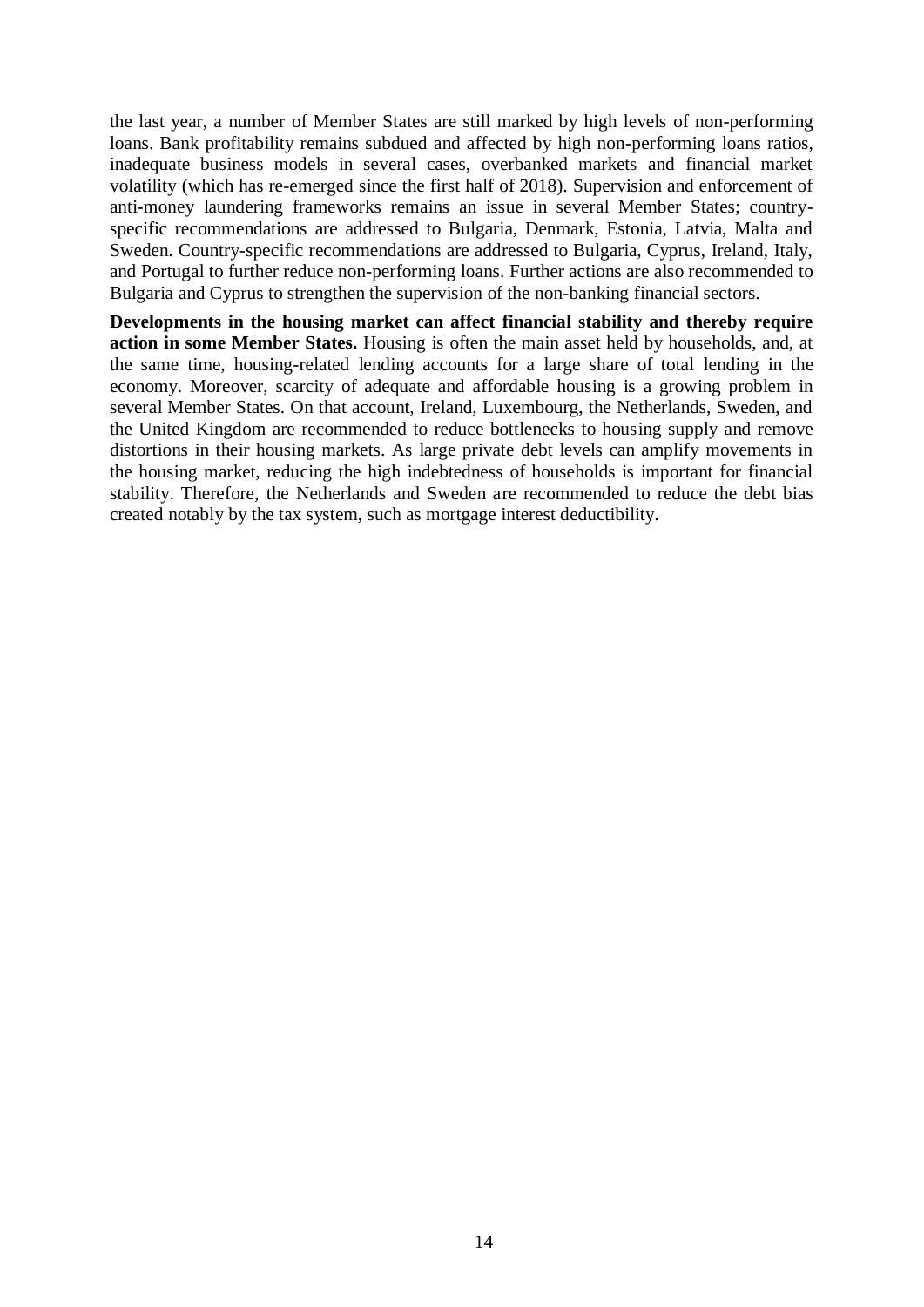### **4. THE EUROPEAN SEMESTER: A JOINT EFFORT BETWEEN EU INSTITUTIONS AND MEMBER STATES**

**Member States created the European Semester during the economic crisis to coordinate their economic policies throughout the year and address their economic and social challenges.** Today the European Semester is a unique platform for the economic policy dialogue with and between EU Member States. It allows the Commission and Member States to have a continuous coordination of economic policy priorities. As part of the economic governance framework, the European Semester monitors, prevents, and corrects economic trends that could weaken national economies or the EU as a whole. The Commission is in a continuous contact with Member States multilaterally and bilaterally, including in the capitals with the European Semester Officers.

**This dialogue results in a shared analysis between the Commission and EU Member States.** Every year the Commission recommendations are endorsed by the European Council and formally adopted by the ECOFIN Council, after discussion with other relevant Council formations.

**The Commission has developed tools to help Member States with the implementation of the Country-Specific Recommendations.** For instance, the Structural Reform Support Service helps EU countries to design and carry out structural reforms as part of their efforts to support job creation and sustainable growth. It coordinates and provides tailor-made technical support to EU countries, in cooperation with the relevant Commission services. [The support is](https://ec.europa.eu/info/funding-tenders/funding-opportunities/funding-programmes/overview-funding-programmes/structural-reform-support-programme-srsp_en)  [notably provided through the Structural Reform Support Programme.](https://ec.europa.eu/info/funding-tenders/funding-opportunities/funding-programmes/overview-funding-programmes/structural-reform-support-programme-srsp_en) The objective is to help EU countries build more effective institutions, stronger governance frameworks and efficient public administrations. Such support reinforces the capacity of EU countries to design and implement policies to support job creation and sustainable growth. The Budgetary Instrument on Convergence and Competitiveness currently under discussion in the Eurogroup could provide further incentives for reforms and builds on the Commission proposal for the new Reform Support Programme in the multi-annual financial framework for the period 2021- 2027.

**The ultimate responsibility on the implementation of the country-specific recommendations lies with the Member States.**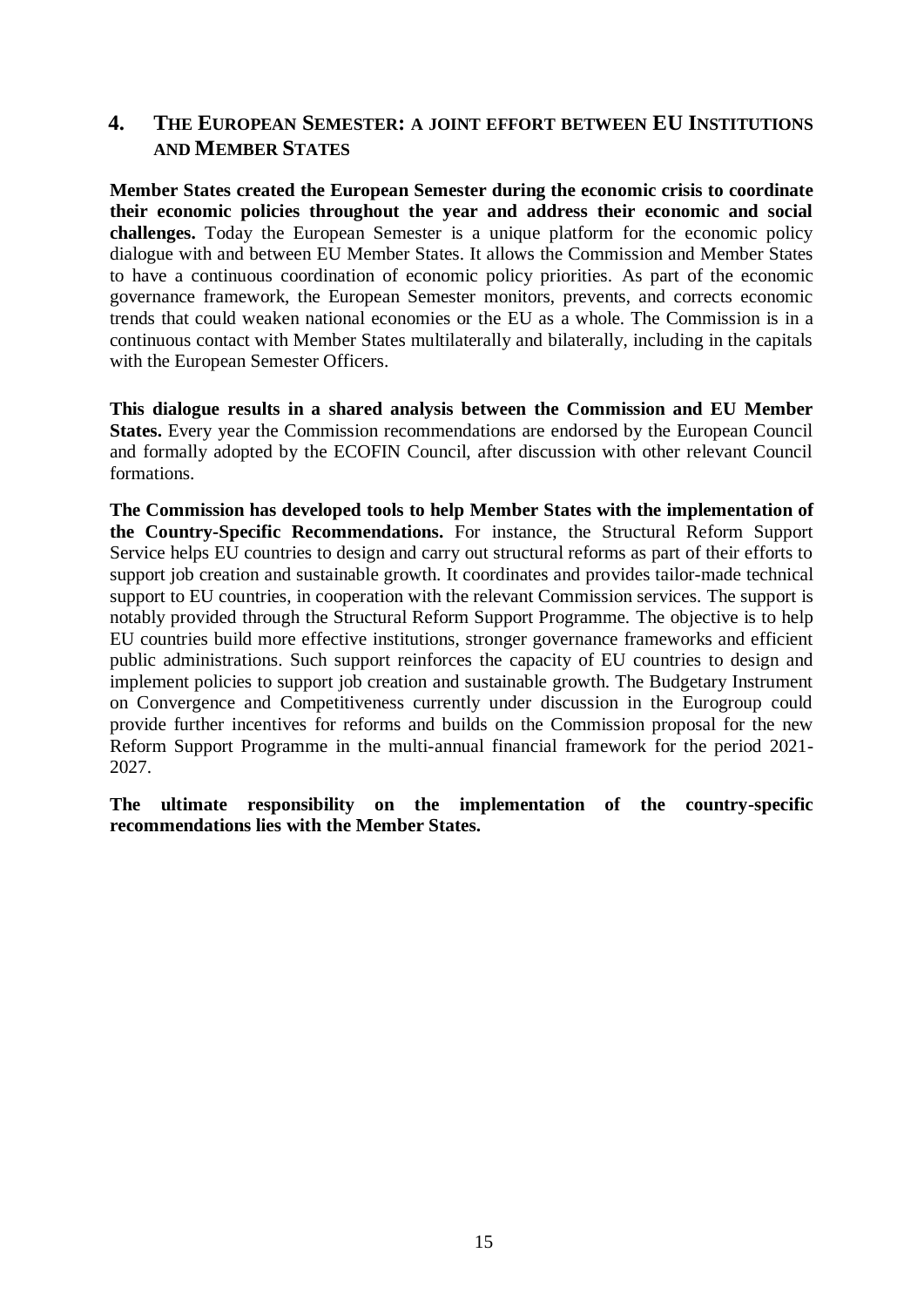### **5. NEXT STEPS**

**The Commission calls on the Council to endorse the proposed approach for the 2019- 2020 country-specific recommendations and related decisions under the Stability and Growth Pact.**

**The Commission also calls on Member States to implement them fully and in a timely manner, in a dialogue with social partners, civil society organisations and other stakeholders at all levels.** The Commission will continue to engage with Member States and national stakeholders throughout the Semester process to ensure broad ownership and effective follow-up and implementation. The Commission is also available to provide onrequest reform support to the Member States through the Structural Reform Support Service and help the authorities make the best use of the EU funds.

**The European Semester country-specific recommendations and the underlying analysis in the country reports serve as a relevant analytical basis for the programming of the EU Cohesion Policy Funds in 2021-2027.** Discussions between the European Commission and Member States should continue for a successful programming of the EU funds in line with the Semester analysis and recommendations.